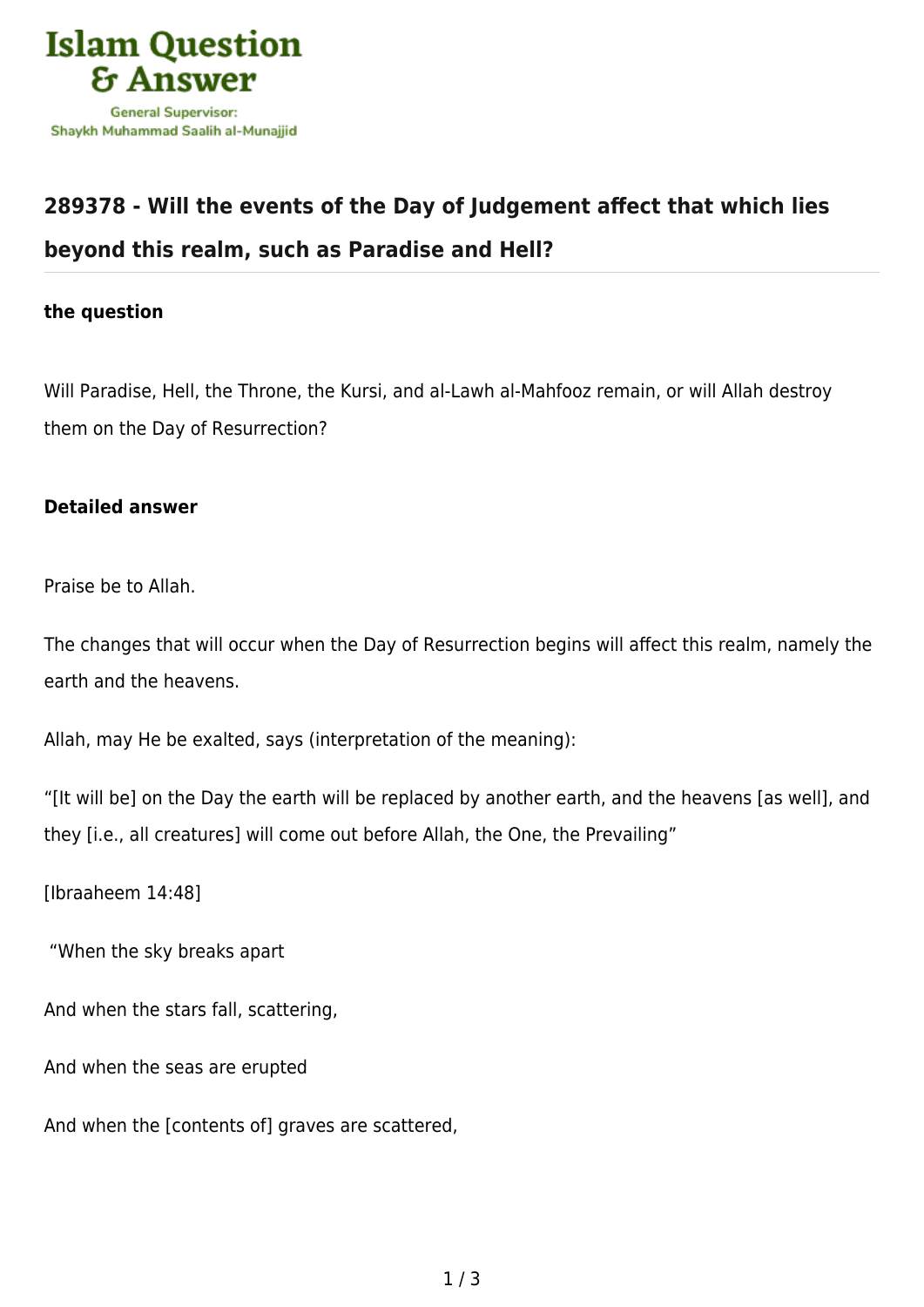

A soul will [then] know what it has put forth and kept back"

[al-Infitaar 82:1-5].

Whatever is beyond this realm, some of it will definitely not be affected by these changes when the Resurrection begins, because it was created to remain forever, such as Paradise and Hell.

Al-Haleemi (may Allah have mercy on him) said:

With regard to Paradise, even though parts of it are higher than other parts, all of it is above the heavens and beneath the Throne, and in and of itself it is a realm that was created to abide forever. So undoubtedly it is separate from that which has been created to cease to be.

End quote from al-Minhaaj (1/432).

The same may be said concerning the Throne and the Kursi. It is proven in the religious texts that they will remain after the heavens and the earth are subjected to change.

Allah, may He be exalted, says (interpretation of the meaning):

"And the heaven will split [open], for that Day it is infirm.

And the angels are at its edges. And there will bear the Throne of your Lord above them, that Day, eight [of them]"

[al-Haaqqah 69:16-17].

It was narrated that Jaabir said: When the emigrants who had crossed the sea came back to the Messenger of Allah, he said: "Why don't you tell me of the strange things that you saw in the land of Ethiopia?"

Some young men among them said: Yes, O Messenger of Allah. Whilst we were sitting, one of their